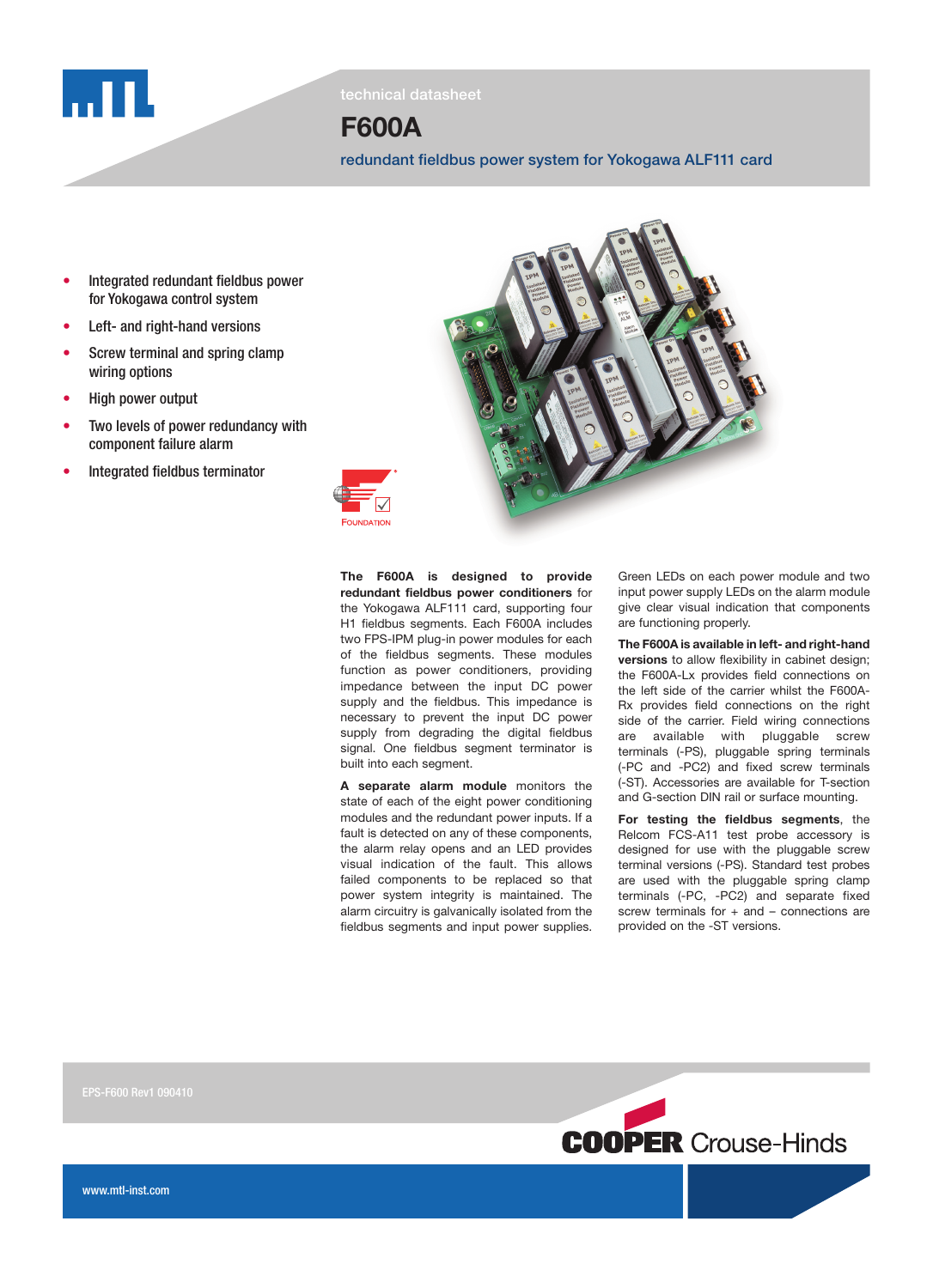#### **SPECIFICATION**

Location of equipment Safe area

#### OUTPUT

Number of channels

### Four

**Voltage** Minimum 25.0V DC

Current

0 to 350mA

#### Output ripple

Complies with clause 22.6.2 of IEC 61158-2

Minimum load

#### No load Isolation

Fieldbus to power supply: 250V AC rms withstand

#### INPUT

#### Input voltage

19.2 - 30V DC

Current consumption (4 segments each with 350mA output load) 3.4A (typical) at 19.2V 2.4A (typical) at 24V 2.1A (typical) at 28V

Power dissipation (4 segments each with 350mA output load) 20.3W (typical)

#### ALARMS

Alarm contact rating: 1A max @ 30V DC max Alarm contact status: Normally closed Alarm threshold: Input <18V DC Output <22V DC

#### **MECHANICAL**

#### Mounting method

DIN-rail or surface mounting kit

DIN-rail types

'Top hat', 35mm x 7.5mm or 35mm x 15mm to EN50022

### Mounting - (vertical surface recommended)

Power Input and Alarm Contact Terminals Fixed rising cage clamp screw terminals (-ST, -PC & -PS) Pluggable spring clamp terminals (-PC2)

#### Fieldbus Terminals

Fixed rising cage clamp screw terminals (-ST) Pluggable spring clamp terminals (-PC & -PC2) Pluggable rising cage clamp screw terminals (-PS)

#### Terminal capacities

Screw terminals conductor size: 0.14 to 2.5mm<sup>2</sup> Spring clamp conductor size: 0.2 to 2.5mm<sup>2</sup> flexible or rigid

#### System Connections

Redundant connectors: CONIA and CONIB via AKB336 cables to

ALF111 cards. Screen Ground: to connect all fieldbus cable screens to a common point (cabinet earth).

Terminators: Fixed terminator for each fieldbus segment.

#### ENVIRONMENTAL

#### Ambient temp

Operating, optimum orientation\* –40°C to +65°C Storage  $-40^{\circ}$ C to  $+85^{\circ}$ C

\*Optimum orientation is when the DIN rail is mounted horizontally on a vertical surface Ingress Protection

IP20 to BS EN 60529 (Additional protection by means of enclosure)

### **ELECTRICAL**

EMC compliance

To EN61326:1998 Electrical equipment for measurement, control and laboratory use - EMC requirements

#### PHYSICAL NETWORKS

IEC61158-2 Foundation™ Fieldbus H1

## ORDERING INFORMATION

#### COMPONENTS AND ACCESSORIES

| <b>PART No</b>                           | <b>DESCRIPTION</b>                                              |  |  |  |  |
|------------------------------------------|-----------------------------------------------------------------|--|--|--|--|
| <b>FPS-IPM</b>                           | Power Module                                                    |  |  |  |  |
| <b>FPS-ALM</b>                           | Alarm Module                                                    |  |  |  |  |
| <b>F600A-CL-ST</b>                       | F600A carrier, left hand, screw terminals                       |  |  |  |  |
| <b>F600A-CR-ST</b>                       | F600A carrier, right hand, screw terminals                      |  |  |  |  |
| <b>F600A-CL-PC</b>                       | F600A carrier, left hand, pluggable spring clamp                |  |  |  |  |
| F600A-CR-PC                              | F600A carrier, right hand, pluggable spring clamp               |  |  |  |  |
| <b>F600A-CL-PS</b>                       | F600A carrier, left hand, pluggable screw terminals             |  |  |  |  |
| F600A-CR-PS                              | F600A carrier, right hand, pluggable screw terminals            |  |  |  |  |
|                                          | F600A-CL-PC2 F600A carrier, left hand, pluggable spring clamp   |  |  |  |  |
|                                          | F600A-CR-PC2 F600A carrier, right hand, pluggable spring clamp  |  |  |  |  |
| DMK01                                    | DIN-rail mounting kit, T or G section (pack of 40) <sup>+</sup> |  |  |  |  |
| SMS01                                    | Surface mounting kit, (pack of 40) <sup>+</sup>                 |  |  |  |  |
| BMK08                                    | Mounting kit for one F600A                                      |  |  |  |  |
| FPS-BLK10                                | Blanking Module (pack of 10)                                    |  |  |  |  |
| † Sufficient to mount 10 x F600A systems |                                                                 |  |  |  |  |

Redundant fieldbus power supply systems include the following parts: (see component part numbers below)

| <b>Power and alarms</b>   | Fixed screw terminal |                |                        |                 |                          |                 |                        | Pluggable spring clamp |  |
|---------------------------|----------------------|----------------|------------------------|-----------------|--------------------------|-----------------|------------------------|------------------------|--|
| <b>Fieldbus terminals</b> | Screw terminal       |                | Pluggable spring clamp |                 | Pluggable screw terminal |                 | Pluggable spring clamp |                        |  |
|                           | Left hand            | Right hand     | Left hand              | Right hand      | Left hand                | Right hand      | Left hand              | Right hand             |  |
|                           | <b>F600A-L</b>       | <b>F600A-R</b> | <b>F600A-LC</b>        | <b>F600A-RC</b> | <b>F600A-LS</b>          | <b>F600A-RS</b> | <b>F600A-LC2</b>       | <b>F690A-RC2</b>       |  |
| <b>FPS-IPM</b>            | x8                   | x8             | x 8                    | x 8             | $\times 8$               | x8              | $\times 8$             | x8                     |  |
| <b>FPS-ALM</b>            | $\times$ 1           | $\times$ 1     | x <sub>1</sub>         | $\times$ 1      | x <sub>1</sub>           | $\times$ 1      | x 1                    | x 1                    |  |
| F600A-CL-ST               | $\times$ 1           |                |                        |                 |                          |                 |                        |                        |  |
| F600A-CR-ST               |                      | $\times$ 1     |                        |                 |                          |                 |                        |                        |  |
| F600A-CL-PC               |                      |                | x <sub>1</sub>         |                 |                          |                 |                        |                        |  |
| F600A-CR-PC               |                      |                |                        | $\times$ 1      |                          |                 |                        |                        |  |
| F600A-CL-PS               |                      |                |                        |                 | x <sub>1</sub>           |                 |                        |                        |  |
| F600A-CR-PS               |                      |                |                        |                 |                          | $\times$ 1      |                        |                        |  |
| F600A-CL-PC2              |                      |                |                        |                 |                          |                 | $\times$ 1             |                        |  |
| F600A-CR-PC2              |                      |                |                        |                 |                          |                 |                        | x 1                    |  |

The given data is only intended as a product description and should not be regarded as a legal warranty of proper<br>ties or guarantee. In the interest of further technical developments, we reserve the right to make design ch